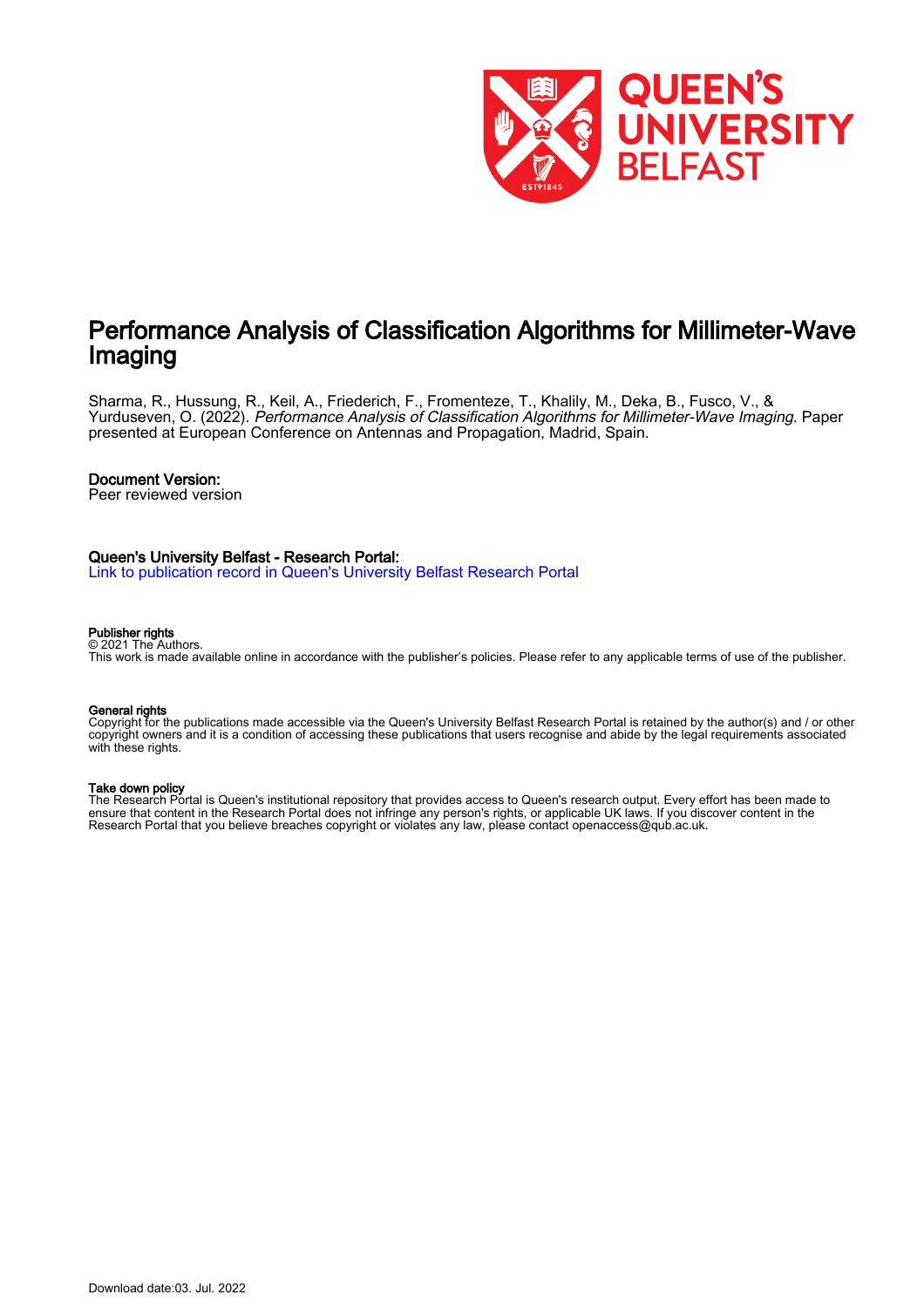# Performance Analysis of Classification Algorithms for Millimeter-wave Imaging

Rahul Sharma<sup>1</sup>, Raphael Hussung<sup>2</sup>, Andreas Keil<sup>2</sup>, Fabian Friederich<sup>2</sup>, Thomas Fromenteze<sup>3</sup>, Mohsen Khalily<sup>4</sup>, Bhabesh Deka<sup>5</sup>, Vincent Fusco<sup>1</sup>, Okan Yurduseven<sup>1</sup>

<sup>1</sup>ECIT, Queen's University Belfast, Belfast BT3 9DT, UK, email: rsharma05@qub.ac.uk <sup>2</sup>Department of Material Characterization and Testing,

Fraunhofer Institute for Industrial Mathematics ITWM, Kaiserslautern 67663, Germany

<sup>3</sup>University of Limoges, XLIM, UMR 7252, F- 87000, Limoges, France

<sup>4</sup>Institute for Communication Systems, University of Surrey, Guildford GU2 7XH, UK

<sup>5</sup>Department of Electronics and Communication Engineering, Tezpur University, Tezpur, Indi, 784028.

*Abstract*—A detailed analysis of the performance of traditional machine learning and deep learning techniques applied on a representative classification problem of millimeter-wave (mmW) images is presented in this paper. The algorithms chosen for this analysis are the k-Nearest Neighbors (KNN), Random Forest (RF) and Convolutional Neural Network (CNN). All algorithms presented here are modeled using 'keras' library inside TensorFlow and 'scikit-learn' module. The dataset for training and testing are generated via a developed near-field coded aperture computational imaging (CI) physical model. The use of a physical model of an imaging system that implements CI techniques instead of an experimental set-up makes the whole dataset generation process facile and less time consuming. The training data, in case of the RF and KNN algorithms, are presented in tabular form whereas for the CNN technique, the synthesized images from the physical model itself are used for training. The models are tested with both synthesized as well as experimental data, generated from the physical model and a mmW handheld imager, respectively. Upon testing, it is observed that the KNN and RF algorithms are able to classify the test samples with accuracies of 82% and 87%, respectively, whereas an accuracy of 90% is observed in case of the CNN classifier. Also, an inference speed test is conducted on all the three algorithms. It was observed that CNN is the fastest to predict classes for all of the test samples with a frame rate of 3.8 ms/sample whereas RF is the slowest, with a frame rate of 65.9 ms/sample. These findings establish the fact that when it comes to image classification, CNN based classifiers perform better than any traditional machine learning algorithms with more accurate and faster predictions, paving the way for various real-time applications such as automatic threat detection.

*Index Terms*—Convolutional Neural Networks, K-nearest neighbours, random forest, classifiers, Image classification, computational imaging, millimeter-waves.

### I. INTRODUCTION

Millimeter-waves (mmW) for security screening applications are widely used nowadays. Because of their non-ionizing affects, mmW do not pose any health hazards, unlike Xrays. As mmW can penetrate clothing materials, any concealed threat objects carried on personnel can be detected. This study is focused on such a system wherein it has the ability to detect and prompt the user about the type of threat object it is

detecting in real-time, hence facilitating real-time automated threat detection (ATD).

To build such a system, the development of the classification or the object detection algorithm is of utmost important. There are previous studies in the literature on the use of different machine learning algorithms and deep neural networks to achieve image classification. In [1], target classification of mmW radar data for autonomous driving is shown using neural networks such as Artificial Neural Network (ANN) and Convolutional Neural Network (CNN) with good classification accuracies. In [2], a binary classification problem is presented wherein a wavelet-based Support Vector Machine (SVM) is used to detect deformations in ceramic tiles inside concealed packaging from images of a mmW radar system. Recently, in [3], an anomaly detection model on terahertz frequency modulated continuous wave (FMCW) images based on a multivariate Gaussian distribution has been presented. Studies have also been conducted on the use of a region based CNN (RCNN) for concealed weapon detection in the human body, as shown in [4]. These studies are sufficient to establish the fact that machine learning algorithms and deep learning networks can successfully be employed for object detection applications. It is worth mentioning that all these mmW radar image classification studies have been shown on readily available datasets or on data which were collected through experimental means. When it comes to mmW radar imaging, there are traditional imaging techniques such as SAR-based as well as phased array based methods [5]–[8]. These methods, although producing very good quality reconstructions, rely on a raster scanning of the imaging scene, resulting in a slow data acquisition process. Also, they use very complex hardware settings and are power consuming. Such shortcomings can prove to be a hindrance while generating the data for training. This is because, given the quality of mmW images, a large dataset is often required to design an accurate image classification algorithm. Relying on such traditional techniques for data generation can be a tedious and time consuming process. To overcome this, a physical model of a computational imaging (CI) system exploiting the coded aperture method [9]–[11] has been employed for data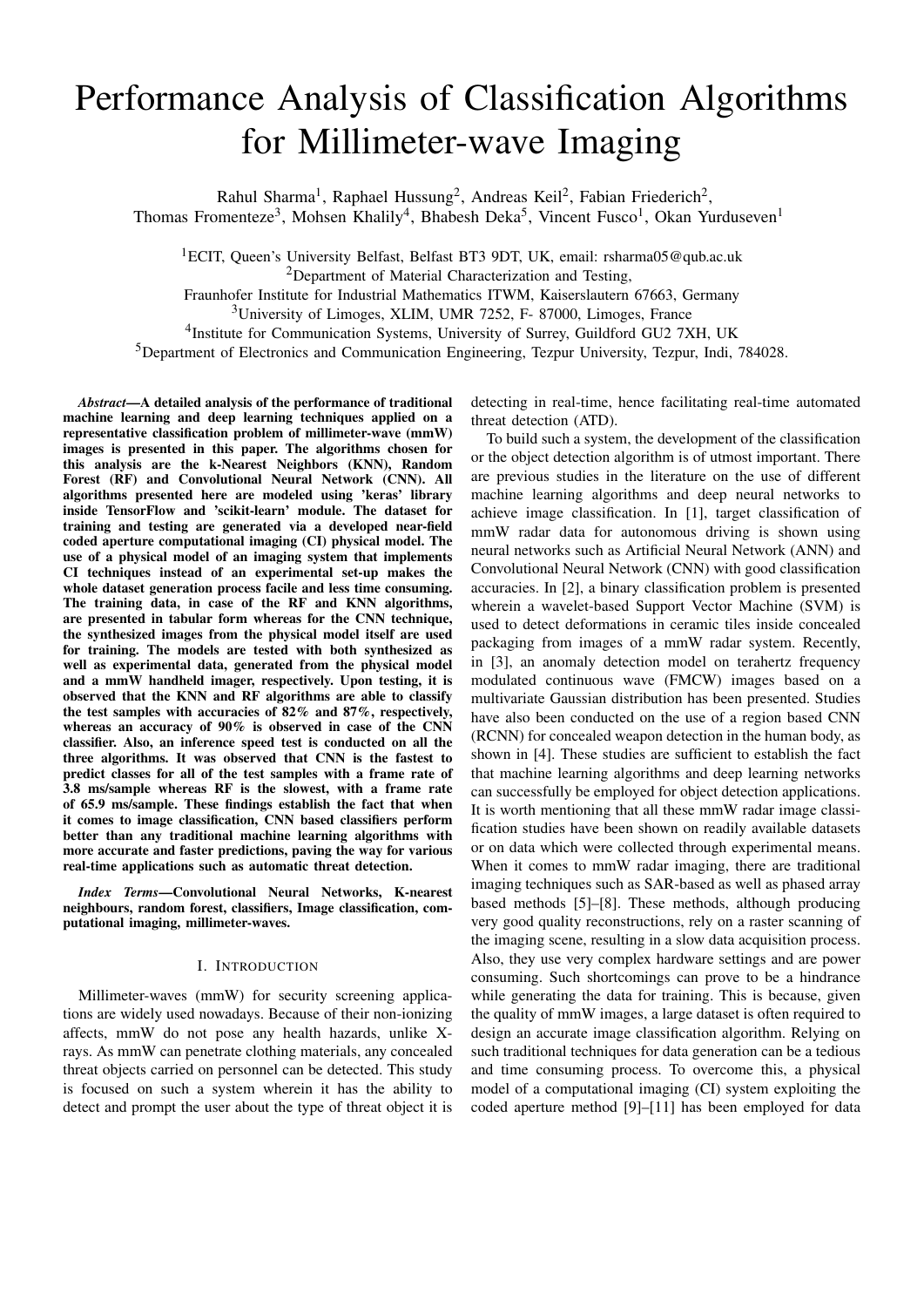generation. This method is advantageous on two fronts:

- Firstly, it does not rely on any experimental means, it uses a numerical model of the imaging system wherein, two dynamic apertures, one transmitter and one receiver, are synthesized operating in bi-static mode. These apertures contain spatio-temporarily varying complex weights through which transmitted wavefronts from a single transmitter channel probing the scene as well as back-scattered information from the scene are passed into a single receiver channel. This phenomenon emulates a large aperture that radiates complex quasi-random radiation patterns. The entire scene information is collected in an indirect manner by encoding the back-scattered information onto a few measurement modes. This deviates from the traditional method of point-by-point scanning of the imaged scene, hence making the hardware layer much simpler by using only a single channel each for transmitter and receiver. This physical model was used in our previous works [12], [13].
- Secondly, because the classification algorithm is trained with reconstruction data generated from the physical model, physical targets are not necessarily needed for reconstructions. Instead, CAD models of threat objects are used. This is beneficial because this particular classification problem uses reconstruction data of threat objects. Using CAD models of threat objects for imaging is a much more convenient than using real physical threat objects. Hence, the data collection process becomes easier when a physical model is used instead of an experimental system.

### II. METHODOLOGY

#### *A. Classification Problem*

A brief description of the problem at hand is given here. The problem here is a multi-class classification one, wherein four classes of threat objects are listed: Grenade, Gun, Knife and Scissor. These classes are labeled as '0', '1', '2' and '3', respectively. Three classifiers based on KNN and RF algorithms as well as a CNN architecture have been built. Based on the training of each of the classifiers, the developed classification framework predicts a class for a given input data. The nature of the input data is explained in details in the next section. All the three models are trained using the synthesized data from the physical model, as mentioned in Section I and tested with both synthesized as well as experimental data. There are a total of 2655 training and 542 testing samples.

#### *B. Learning Models*

In this section, details about the two machine learning algorithms as well as the CNN architecture used to solve the given classification problem are presented. The learning algorithms selected for this study are KNN and RF Algorithms. The performance of these two algorithms are compared with a straightforward CNN model. The details about these techniques are presented as follows:

*1) k-Nearest Neighbour:* KNN algorithm assumes that similar things exist in close proximity [14] . In other words, this algorithm calculates distances between two data points. In machine learning terms, this algorithm relies on the distance between feature vectors [15]. The most common distance metric and the one used for this particular problem is Euclidean distance, given by the formula:

$$
d(\mathbf{a}, \mathbf{b}) = \sqrt{\sum_{i=1}^{N} (b_i - a_i)^2}
$$
 (1)

where a and b are two datasets consisting of N samples. The other most important parameter to choose is the value of *K*. Choosing a lower value of *K* will result in less stable predictions. Increasing the value of *K* will make the predictions more stable because of majority voting/averaging hence the accuracy will improve. However, if the value of *K* is increased further, at some point there will be an increase in number of errors in the predictions, establishing the fact that higher value of *K* does not necessarily mean higher accuracy. The optimal value of *K*, on most of the problems, depends upon the nature of samples in the training data. To this end, we carried out a study to measure the relationship between mean error rate and value of *K*. The curve is plotted in Fig. 1. We see that the least error is obtained in the interval 20 to 40. Based on this finding, we choose  $K$  to be 23.



Fig. 1: Variation of the mean error with k values.

*2) Random Forest:* RF algorithm builds an ensemble of decision trees. In other words, it builds a multiple of decision trees and merges them to get a more accurate prediction [16]. Creating multiple decision trees can cause overfitting. RF algorithm overcomes that by creating random subsets of features, building smaller trees using those subsets and combining them later. However, there is a downside to this process in that it makes the computation process slower. Therefore, the most important parameter to select is the number of estimators, i.e. the number of trees in the random forest classification. Choosing the optimal value of trees varies from dataset to dataset. The more number of trees selected, the more accurate will be the prediction. However, at some point, the cost of cost of collecting a larger sample will be higher than the benefit in accuracy obtained from such larger sample. To this end, we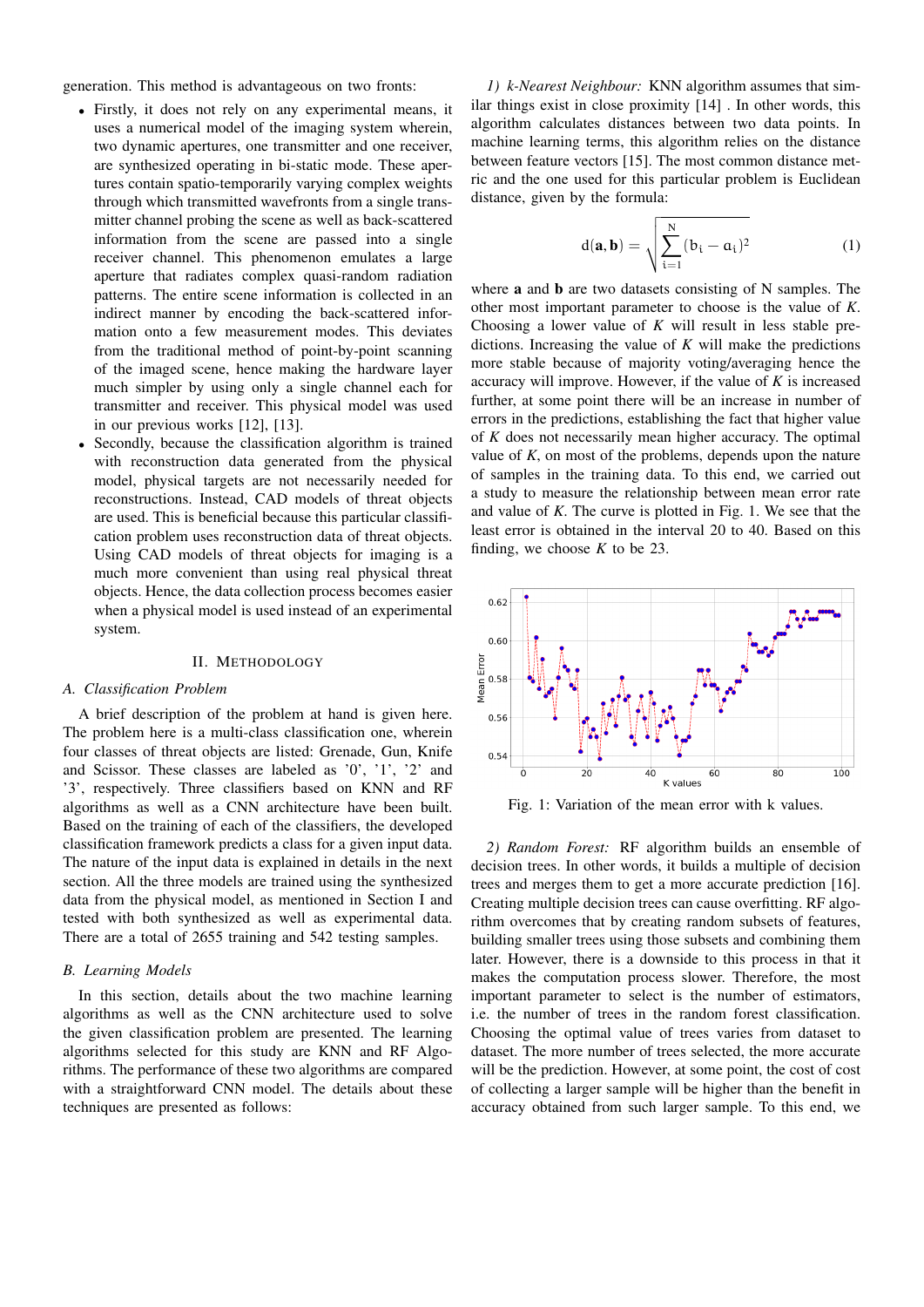conducted a study to learn the relationship between the mean error rate and number of estimators, which has been shown in Fig. 2. We observe that the least error is obtained at 60. We select the estimator value to be 60.



Fig. 2: Variation of mean error with the number of estimators used.

*3) CNN:* The performances of the two learning algorithms on our dataset are compared with a CNN model, as shown in Fig. 3, based on [12]. It consists of five convolutional layers, followed by two dense networks. The number of filters used in each layers are 32, 64, 128, 256 and 512, respectively. Each convolutional layers are followed by a Max pooling layer and a 'relu' activation layer. After the convolutional layers, the output is flattened and two dense layers of 1024 and 512 neurons are used. In the output layer, the 'softmax' activation function is used to carry out the prediction. During the training, categorical cross-entropy is chosen to be the loss function and the model was optimized with 'adam' optimizer [17].

# *C. Training and Testing Data Pre-processing*

Machine learning algorithms and neural networks differ in their training data format. A brief description on the nature of the data for each of the technique is presented here.

*1) KNN and RF Algorithms:* Any image obtained from the CI physical model is first resized to a fixed set of  $150 \times 150$ pixels and then the raw pixel intensities are extracted from the



Fig. 3: Architecture of the CNN model used.



Fig. 4: Figure shows how input data is processed before training in kNN and RF algorithms. The pixel intensities are extracted, listed under 'feature vector' and the appropriate label class is associated against it.

image. The intensities are then flattened into a single list of numbers. This will be the feature vector which will contain the RGB pixel intensities of the image. The list of a single feature vector contains  $150 \times 150 \times 3 = 67500$  numbers. After extracting the pixel intensities, every feature is normalized (zero mean and unit variance) using 'StandardScaler' from sklearn. This process is repeated for each 2655 images in the dataset. The class labels (0, 1, 2 and 3) are initialized against each of these pixel intensities list. The whole process is laid out in Fig. 4.

*2) CNN Algorithm:* Since it is known that CNN can handle any type of data, regardless of being in image form or in tabular form, there is no need to do any kind of data preprocessing before training. The images from the CI physical model, of  $150 \times 150$  pixels, are directly introduced to the model for training (Fig. 3). The training is carried out using *k*-fold cross-validation [18], [19]. The number of folds (*k*) was chosen to be 5, ensuring that there are sufficient samples in the training set for efficient learning as well as there are sufficient samples in the validation set to accurately evaluate the model while training.

# *D. Results*

The classification performance of the three algorithms are presented here. The training process was completed on CUDA platform with a NVIDIA GRID M60-8Q GPU having 8GB memory size. All testing was carried out on Intel hexa-core i7 CPU with 16 GB RAM and Windows 10 operating system. A total of 542 samples were selected for testing, out of which, 521 samples were generated from the developed physical model whereas the rest 21 images were experimentally generated with the help of a handheld mmW imager [20], based on a multi-static sparse array [21], [22]. Classification reports are generated which lists the precision, recall as well as the f1-score of the predictions. We also do a comparison on the inference speed of each of the algorithm to establish which algorithm is best suited for real-time threat detection. The classification reports are listed below:

In Tables I, II and III, we take into account the f1-score to compare the three algorithms' performances. This is because we are looking for a balanced precision and recall score, i.e. the model is desired to have a very high accuracy of positive predictions (precision) as well as the model should find all the positive instances (recall). The f1-score gives the harmonic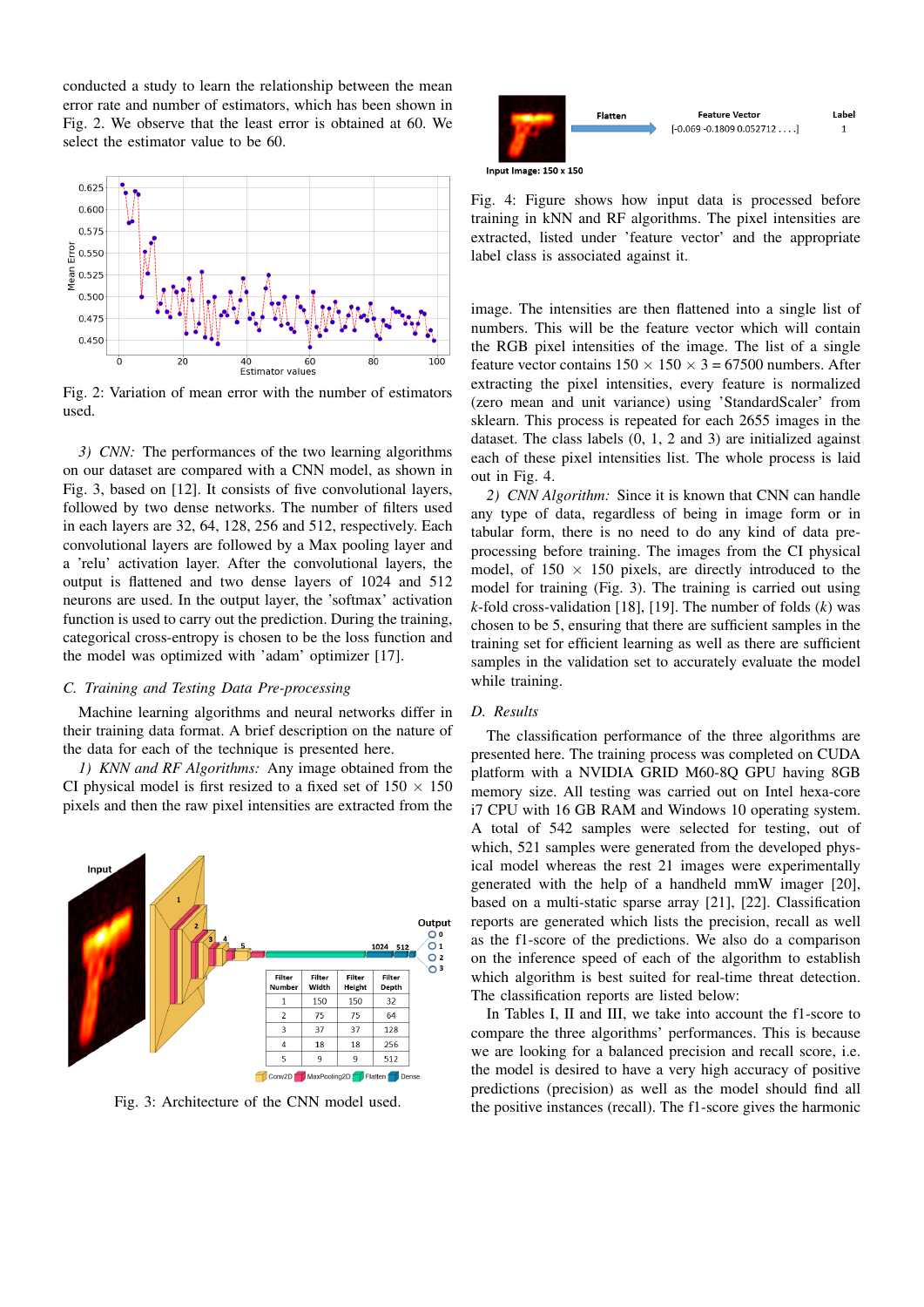| <b>Class</b> | <b>Precision</b> | Recall | f1-score | <b>Support</b> |
|--------------|------------------|--------|----------|----------------|
| Grenade      | 0.81             | 0.86   | 0.83     | 130            |
| Gun          | 0.85             | 0.79   | 0.81     | 150            |
| Knife        | 0.77             | 0.81   | 0.78     | 151            |
| Scissor      | 0.89             | 0.87   | 0.87     | 111            |
| Accuracy     |                  |        | 0.82     | 542            |

Table II: Classification report for RF Algorithm

| <b>Class</b> | <b>Precision</b> | Recall | f1-score | <b>Support</b> |
|--------------|------------------|--------|----------|----------------|
| Grenade      | 0.86             | 0.88   | 0.87     | 130            |
| Gun          | 0.91             | 0.83   | 0.87     | 150            |
| Knife        | 0.81             | 0.87   | 0.84     | 151            |
| Scissor      | 0.89             | 0.90   | 0.90     | 111            |
| Accuracy     |                  |        | 0.87     | 542            |

Table III: Classification report for CNN

| <b>Class</b> | <b>Precision</b> | <b>Recall</b> | f1-score | <b>Support</b> |
|--------------|------------------|---------------|----------|----------------|
| Grenade      | 0.90             | 0.88          | 0.89     | 130            |
| Gun          | 0.90             | 0.83          | 0.86     | 150            |
| Knife        | 0.87             | 0.97          | 0.92     | 151            |
| Scissor      | 0.98             | 0.91          | 0.94     | 111            |
| Accuracy     |                  |               | 0.90     | 542            |

mean between precision and recall  $\left(\frac{2 \times \text{Precision} \times \text{Recall}}{\text{Precision} + \text{Recall}}\right)$ . The fact that we consider the harmonic mean and not simple average is because the former punishes any extreme precision/recall scores. A classifier with a precision score of 1.0 and a recall score of 0.0 will have a harmonic mean of 0 but a simple average of 0.5. This shows that the former method will give a more balanced score of precision and recall. Hence, it is the ideal score to compare the accuracies of the three algorithm. It is observed that the accuracy is higher when CNN model is used as the classification model on our test dataset. It is known that CNN specializes in processing data in grid-like topology such as in image.

Since we are investigating different classification algorithms for real-time threat detection, a comparison was also drawn on the inference speed of the three algorithms. A bar chart is shown (Fig. 5) detailing out the testing speed of each algorithm on the 542 test samples.

From Fig. 5, it is evident that the CNN model takes less time in predicting classes for the whole test dataset, with a frame rate of 3.8 ms/sample, whereas, in case of KNN and RF algorithms, prediction rate of 41.7 ms/sample and 65.9 ms/sample, respectively were observed. This clearly implies that the CNN classifier model is best suited for real-time threat detection.The majority of the time in the two machine learning algorithms is taken up by the input pre-processing step of extracting pixel intensities of the input image, whereas the CNN model does not require any additional input processing step. The maximum time is taken by the RF algorithm. The reason is that the RF algorithm uses multiple trees (in this case



Fig. 5: A bar chart comparing the inference speed of the three algorithm used.

60) to reach a prediction. When making a prediction, all the trees have to makes a decision and then perform voting. Hence, a higher number of trees will result in slower predictions, making real-time decision making difficult. However, it should be noted that various parallel processing techniques can be accommodated in the training and the testing phase of RF algorithm to speed-up the whole process.

#### III. CONCLUSION

In this study, two machine learning algorithms: KNN and RF algorithms, and the CNN deep learning technique are compared to investigate their performance in a multi-class classification problem for real-time security screening applications. A quantitative analysis of the f1-score revealed that the CNN technique provides a better accuracy than the KNN and RF techniques for the threat object classification problem. Also, it was observed that the rate at which the CNN model makes prediction is also faster than the other two, at 3.8 ms/image. All these findings establish the fact that the CNN technique is better suited for accurate real-time image classifier in mmW CI classifier.

#### ACKNOWLEDGMENT

This work was funded by the Leverhulme Trust under Research Leadership Award RL-2019-019.

# **REFERENCES**

- [1] X. Cai, M. Giallorenzo, and K. Sarabandi, "Machine learning-based target classification for mmw radar in autonomous driving," *IEEE Transactions on Intelligent Vehicles*, pp. 1–1, 2021.
- [2] S. Agarwal and B. Kumar, "Svm based concealed target quality monitoring system using millimeter wave radar," in *2016 11th International Conference on Industrial and Information Systems (ICIIS)*, pp. 915–919, 2016.
- [3] M. Bauer, R. Hussung, C. Matheis, H. Reichert, P. Weichenberger, J. Beck, U. Matuschczyk, J. Jonuscheit, and F. Friederich, "Fast fmcw terahertz imaging for in-process defect detection in press sleeves for the paper industry and image evaluation with a machine learning approach," *Sensors*, vol. 21, no. 19, 2021.
- [4] Y. Jiang, J. Cui, Z. Chen, and X. Wen, "Concealed threat detection based on multi-view millimeter wave imaging for human body," in *2019 IEEE International Conference on Signal, Information and Data Processing (ICSIDP)*, pp. 1–4, 2019.